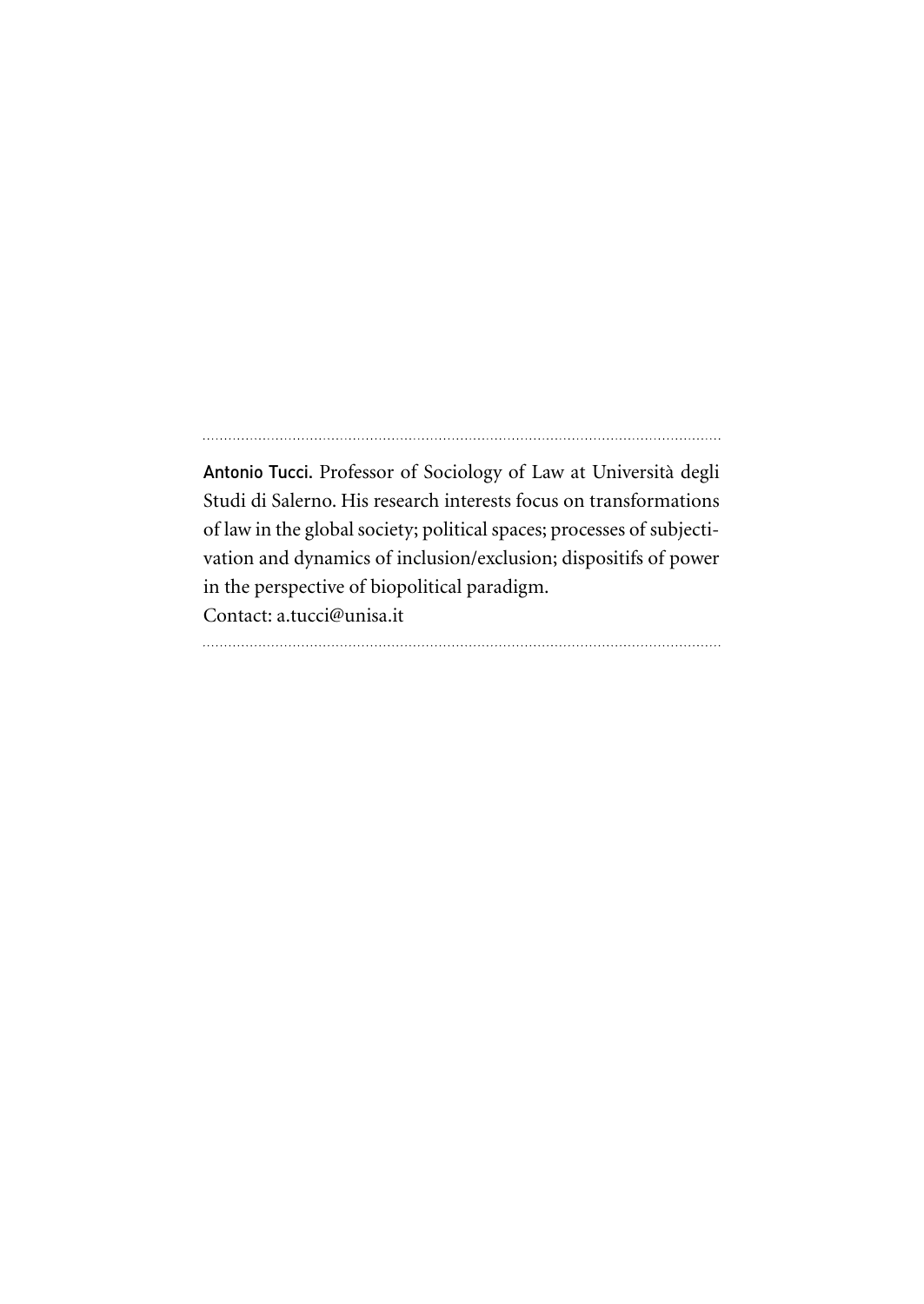# **CROSSING ThE BORDERS OF GOVERNANCE**

## Antonio Tucci

Università degli Studi di Salerno

Reception date  $31<sup>th</sup>$  January 2014; acceptance date  $18<sup>th</sup>$  March 2014. This article is developed within PRIN project (2010-2011) titled "Biopolitical governmentality", held at the Dipartimento di Scienze politiche, sociali e della comunicazione and Scienze giuridiche (Università degli Studi di Salerno).

## **Abstract**

Governance is presented by undefined and confused areas that tend to expand in a more or less arbitrary way in the absence of stable and reliable normative standards. All this calls into question concepts and recompositive monolithic categories of modern political-legal rationality and in the first place sovereignty. At the same time the current neo-governmental structure does not stand as a technology of power, exclusionary or alternative to other rationalities, but rather it tends to bring out all the contradictions and ambiguities of the present time.

## **Keywords**

Governmentality, sovereignty, political-legal subjectivations, borders

## **Resumen**

La gobernanza es presentada por áreas confusas e indefinidas que tienden a expandirse de una manera más o menos arbitraria en ausencia de estándares normativos estables y confiables. Todo esto pone en cuestión conceptos y categorías monolíticas recompositivas de moderna racionalidad política-legal y en primer lugar de la soberanía. Al mismo tiempo, la estructura neogubernamental actual no se sostiene como una tecnología de poder excluyente o alternativa a otras racionalidades, sino que tiende a llevar a cabo todas las contradicciones y ambigüedades del tiempo presente.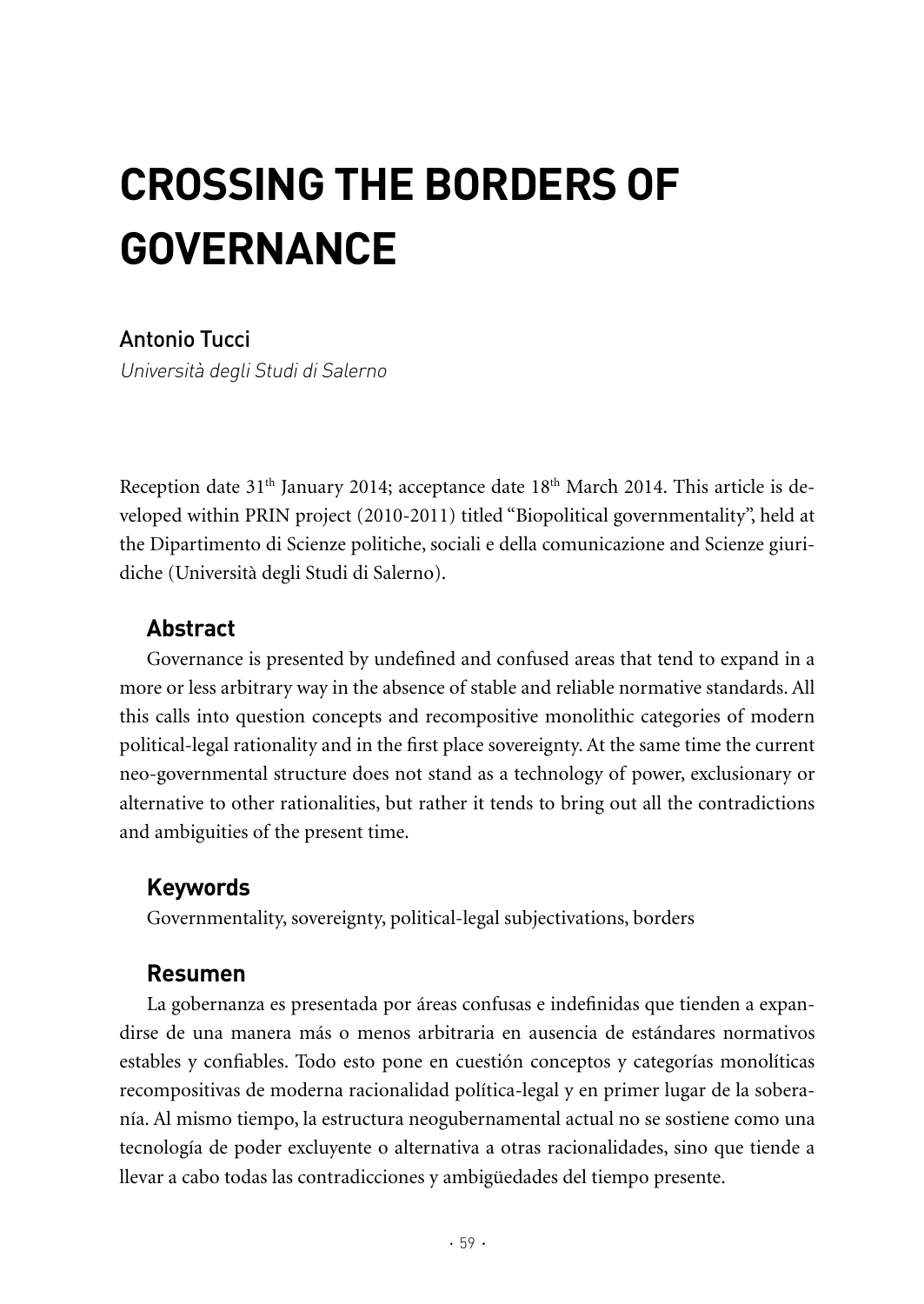#### **Palabras clave**

Gubernamentalidad, soberanía, subjetivación de políticas legales, fronteras

#### **Government and governance, sovereignty and governmentality**

"Government is no longer an appropriate definition of the way in which populations and territories are organised and administered. In a world where the participation of business and civil society is increasingly the norm, the term *governance* better defines the process by which we collectively solve our problems and meet our society's needs, while government is rather the instrument we use"; the definition of governance provided by the OECD in 2001, echoes what we can read in the report drawn up in 1995 by the Commission on Global Governance. "Governance is the sum of the many ways individuals and institutions, public and private, manage their common affairs. It is a continuing process through which conflicting or diverse interests may be accommodated and cooperative action may be taken. It includes formal institutions and regimes empowered to enforce compliance, as well as informal arrangements that people and institutions either have agreed to or perceive to be in their interests."1

Both terms, of course, refer to the transformation of government through new unprecedented ways of organization and administration of territories and populations; they place particular emphasis on the procedural and dynamic phenomenon to emphasize the distance from the traditional category of government, its forms, its fields and places which it however affects, and its institutions. The latter are, in any case, often reproduced assuming different modes of action, and–far from a definitive obsolescence–they effectively influence concrete power relations, so that "Governance is always effective in performing the function necessary to systematic persistence, else it is not conceived to exist" whilst "Government … can be quite ineffective without being regarded as non-existent."2

<sup>1.</sup> *Our Global Neighborhood: The Report of the Commission on Global Governance*, 1995, http://www.gdrc.org/u-gov/global-neighbourhood/chap1.htm.

<sup>2.</sup> J. N. Rosenau, "Governance, Order, and Change in World Politics", in J.N. Rosenau, E.O. Czempiel (eds.)*, Governance without Government: Order and Change in World Politics*, Cambridge University Press, Cambridge, 1992, pp. 4-5.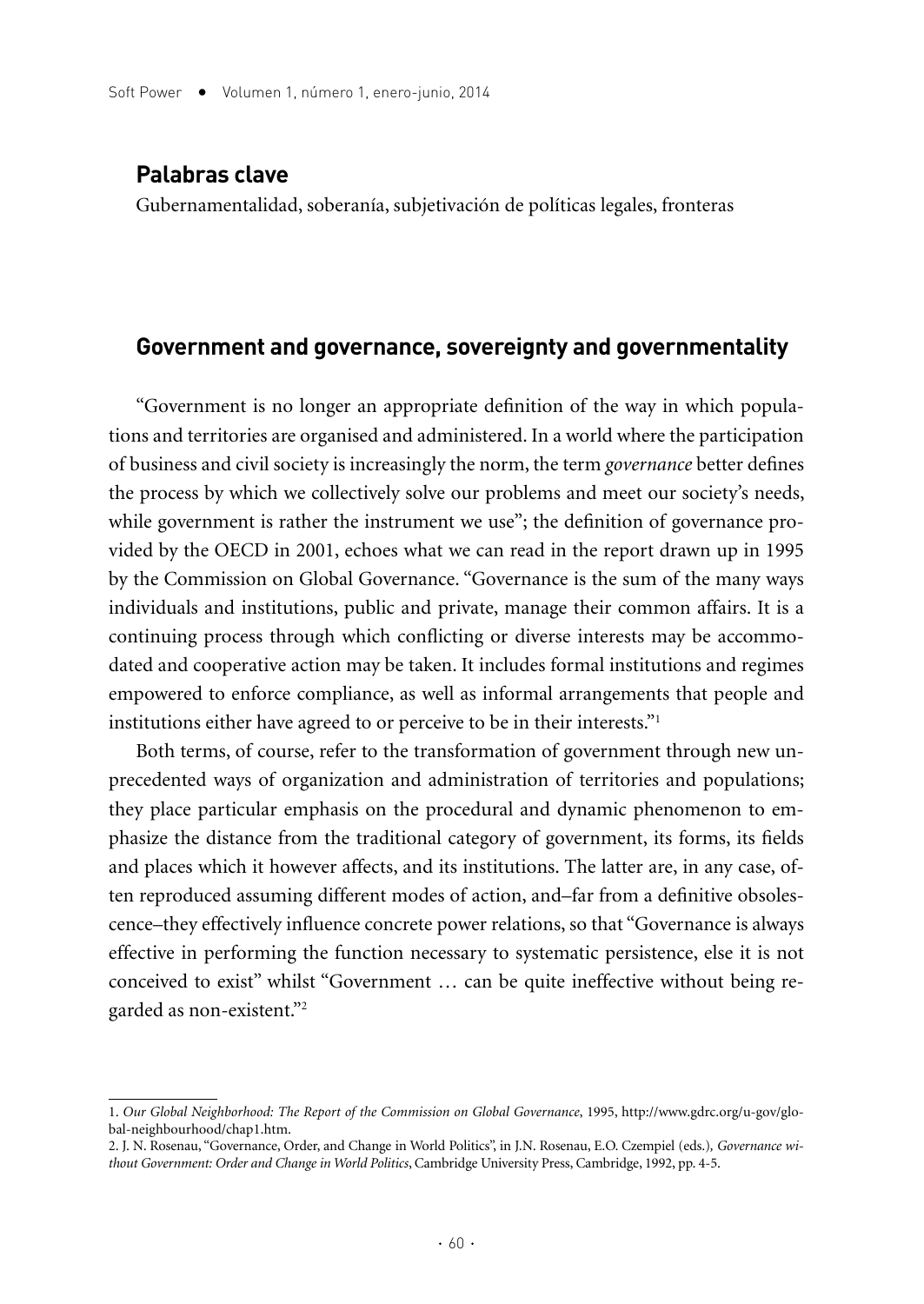Therefore, process, cooperative action, collective solution of conflicts and mediation seem to be the criteria for defining a logic of government that represents itself through practices (official documents talk about best practices and good governance<sup>3</sup>) inspired by freedom, equality, democracy, and ultimately a supposed (normative, and counter -factual) horizontality of powers in the field.<sup>4</sup> This is a scenario that is more and more evoked in terms of lightness, softness and flexibility:<sup>5</sup> it is true indeed that governance is presented by undefined and confused areas that tend to expand in a more or less arbitrary way in the absence of stable and reliable normative standards; it is, thus, true that it calls into question concepts and ricompositive monolithic categories of modern rationality, and in the first place sovereignty; but it is also and especially undeniable that the current neo-governmental structure (that appears to be well suited for governance practices6), does not stand as a rational, exclusionary or alternative power to other rationalities, but rather it tends to bring out all the contradictions and ambiguities of the present time. More specifically, new prospects are developing and, although they highlight the absence of some rigid institutional frameworks, they underline now the centrality (often residual) of the State, or the imbalanced political-legal decision in favour of institutions and bodies lying beyond the public state sphere.

The tension between local and global leads us to rethink the centrality of the State: by re-reading Foucault, the history of the State and the long process of 'governmentalization' to which it has been subjected, $\iota$  we can assert that against the claim of unity of the sovereign power in the long history of the State, there have established widespread and ramified instances as opposed to the centre that undermine the supposed unity of the political and legal decision towards a process of *pluralization of the legal system*. A plurality of social issues that shows the theoretical inadequacy, rather than the concept

<sup>3.</sup> See the OECD Seminar proceedings on "Regulatory Management and Reform", Moscow, 19-20 November 2001, http:// www.oecd.org/gov/publicationsdocuments.

<sup>4.</sup> Cfr. S. Vaccaro, "Il dispositivo della Governance"*,* in A. Palumbo, S. Vaccaro (eds.), *Governance. Teorie, principi, modelli, pratiche nell'era globale*, Mimesis, Milano-Udine, 2006.

<sup>5</sup> M. R. Ferrarese*, La governance tra politica e diritto*, il Mulino, Bologna, 2010; J. S. Nye, *Soft Power*. *The Means of Success in World Politics*, PublicAffairs, New York, 2004, he talks about Soft Power as a criterion to exert power in international law as opposed to the coercive and repressive dominant views of Hard Power: «Hard and soft power are related because they are both aspects of ability to achieve one's purpose by affecting the behavior of others. The distinction between them is one of degree, both in the nature of the behavior and in tangibility of the resources. Command … can rest on coercion or inducement. Co-optive power … can rest on the attractiveness of one's culture and values or the ability to manipulate the agenda of political choices in a manner that makes others fail to express some preferences because they seem to be too unrealistic. … Soft-power resources tend to be associated with the co-optive end of the spectrum of behaviour, whereas hard-power resources are usually associated with command behaviour», p. 7.

<sup>6.</sup> Cfr. L. Bazzicalupo, "Governamentalità: pratiche e concetti", in *Materiali per una storia della cultura giuridica*, 2, 2013, pp. 371-394 and *Editorial*, in this volume.

<sup>7.</sup> M. Foucault, *Sécurité, territoire, population. Cours au Collège de France. 1977-1978*, Gallimard-Seuil, Paris, 2004.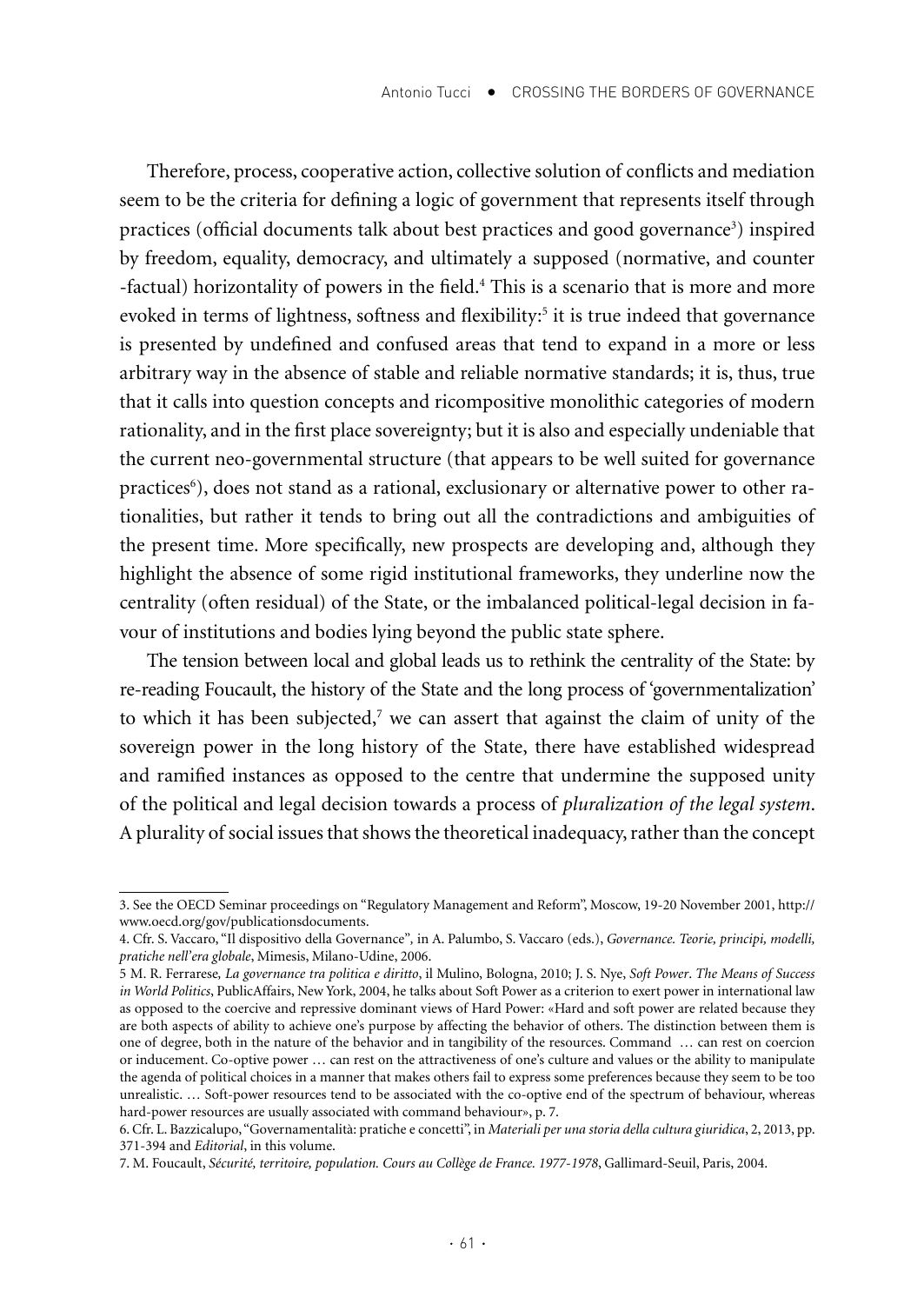State-institution, of its identification with the paradigm of sovereignty that still serves as a criterion of significance in the discursive field of political and legal philosophy.

Undoubtedly, this is a particularly effective category when describing and rationalizing concrete moments of power: in fact, the State can define itself as sovereign whether it acts as the sole specific holder of prerogatives related to sovereignty, instrument of decisional legitimization as well as of coercive power that it exerts in a more or less exclusive way as a hierarchically superior political entity. However, if not exceptional, sovereignty is increasingly becoming a minority, especially under the current accomplished transformation of an interdependent and globalized world, and the hypertrophy of neoliberal capitalism. In this context, the complex and plural articulation of actors, of political and legal institutions which are ever more oriented towards widespread pluralistic forms of power can be read in the light of the governmental power technique. And it is exactly the opening to organizational and neo-governmental instances that may be useful to highlight indeed a continuous dialectic between the reductive moment, aimed to unity and concentration (sovereign logics) and centrifugal pluralistic moment, encompassing all pluralistic and multileveled forms of power in running (governmental rationality).

*Governmentality* is in fact an ambivalent and sometimes opaque instrument, but it allows us to rethink the theory and practice of the law, and the institution of the State as well as the supranational and inter-state institutions. It is necessary to bear in mind that the two paradigms (sovereignist and governmental) are not incompatible, although logically in contradiction and mutually exclusive: *compatibility with different logics* is, in fact, an essential and entirely *new feature of the law* that coexists with other logics. There is often a polarity between sovereign decisions and governmental negotiations that creates a messy, incoherent field, though not less real and concrete, of tensions and overlaps.8 It is about acquiring a critical–deconstructive approach to understand dynamics and processes that would otherwise escape any attempt for an appropriate representation of some traditionally effective categories which nowadays are no longer exhaustive. But with a warning in our opinion necessary: the attitude towards the sovereignist model cannot be that of those who take it as an inadequate and outdated model, but it does represent a specific device among all power devices, albeit the two logics are sharply opposed; one, sovereignty, is based upon the identification and legitimacy of the sovereign, and therefore it is completely internal to the political and legal discourse.

<sup>8.</sup> L. Bazzicalupo, *Il governo delle vite*. *Biopolitica ed economia*, Laterza, Roma-Bari, 2006.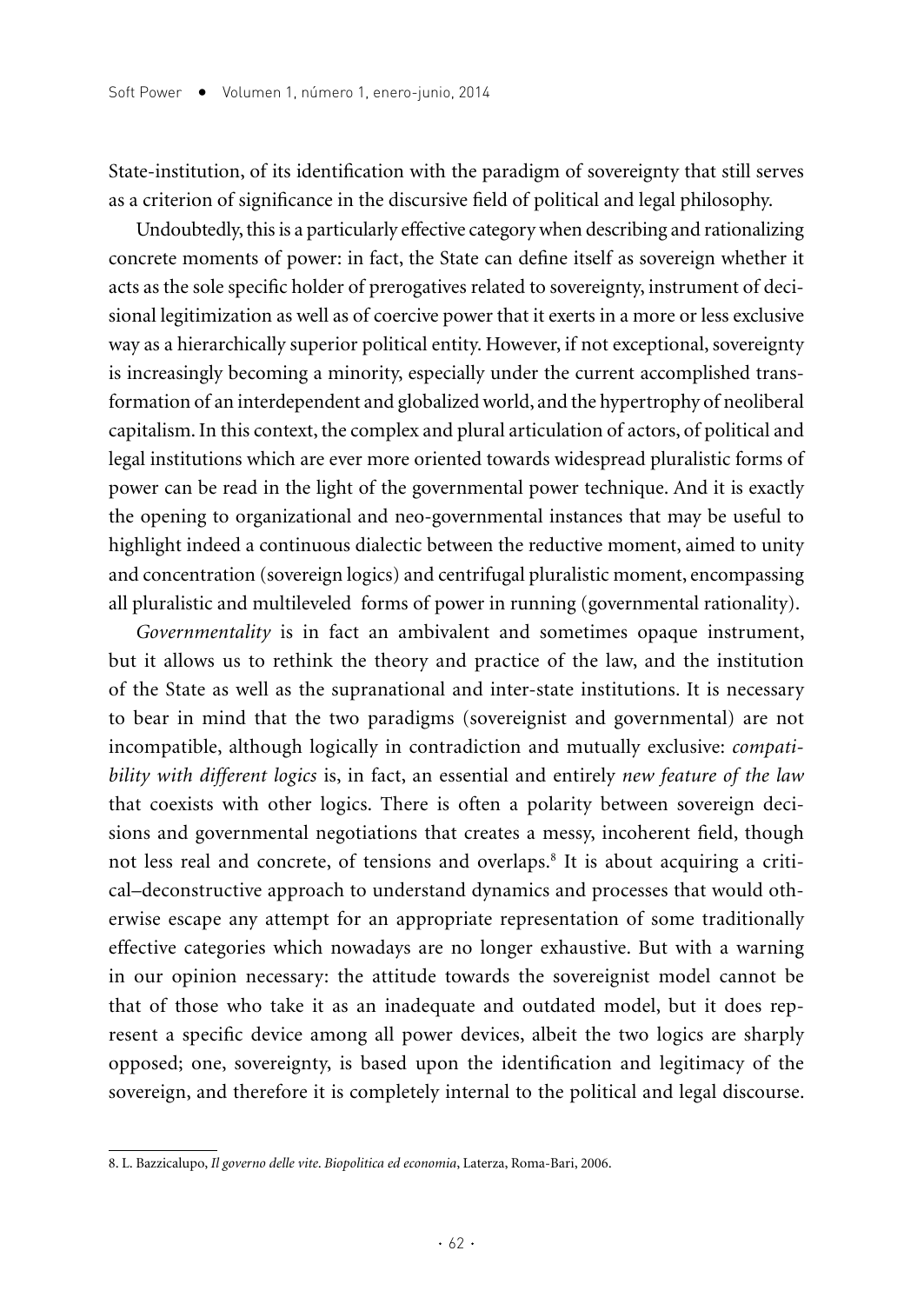By contrast, the other, *governmentality,* focuses upon mechanisms of the social kind, which, through a series of persuasive, disciplinary, and bio-politics strategies, tends towards *control* and *normalization.*<sup>9</sup> The specific purpose, therefore, becomes to "courtcircuiter ou d'éviter ce problème, central pour le droit, de la souveraineté et de l'obéissance des individus soumis à cette souveraineté, et de faire apparaître, à la place de la souveraineté et de l'obéissance, le problème de la domination et de l'assujettissement<sup>"10</sup>

In this perspective, we can say that in modern self-representation *softness* alternates with *hardness* through an increasingly evident affirmation of modes of legal production characterized by *soft law* and *lex mercatoria*: law is becoming more inclusive, it tends to separate effectiveness from validity: in short, the law abandons its form, the clear distinction between *normative phase* and *law enforcement phase*. All this, however, takes place with obvious problems related in the first place to the democratic legitimacy of actors involved in the legal and political decision. These problems arise from the inability to think about new forms of production as projection on a *global* scale of the procedures and powers connected with them, which are typical of modern statehood: for instance, whether in a functioning national democracy a widespread participation and organization of interest groups flows directly into parliament and their laws implementation, a transnational and global nexus falls through inevitably.<sup>11</sup>

In other words, the framework proposed by the national model cannot be reproduced at the global level. The disjunction between popular involvement and multilateral cooperation, which takes decisions, involves conflicts of legitimacy and may lead to a paralysis of intergovernmental institutions: the balancing system, the impartial neutralising role played once by State institutions are missing out, and they cannot, of course, be automatically translated at a global level.<sup>12</sup>

This is certainly why Bevir argues that "a participatory democracy might ascribe a role in governance to a wide range of democratic groups in civil society as well as the State. Because we are dealing with fuzzy boundaries rather than sharp dichotomies, we should not be surprised that this vision finds some echoes in system governance,

<sup>9. «</sup>It is actually a perspective that draws attention to government as a heterogeneous field of thought and action–to the multiplicity of authorities, knowledges, strategies, and devices that have sought to govern conduct for specific ends", J. X. Inda, "Analytics of the Modern: An Introduction", in X. Inda (ed.), *Anthropology of Modernity. Foucault, Governmentality, and Life Politics*, Blackwell Publishing, Oxford, 2005 p. 7.

<sup>10.</sup> M. Foucault, *Il faut défendre la société. Cours au Collège de France. 1976,* Gallimard, Seuil, Paris, 2001, pp. 22-23.

<sup>11.</sup> R. O. Keohane-J. S. Nye, "Globalizzazione e Governance", in A. Palumbo, S. Vaccaro (eds.), *Governance. Teorie, principi, modelli, pratiche nell'era globale*, *pratiche nell'era globale*, Mimesis, Milano-Udine, 2006, pp. 178-179.

<sup>12.</sup> About modern legal neutralization, A. Catania, *Metamorfosi del diritto*. *Decisione e norma nell'età globale*, Laterza, Roma-Bari, 2008, pp. 5-20.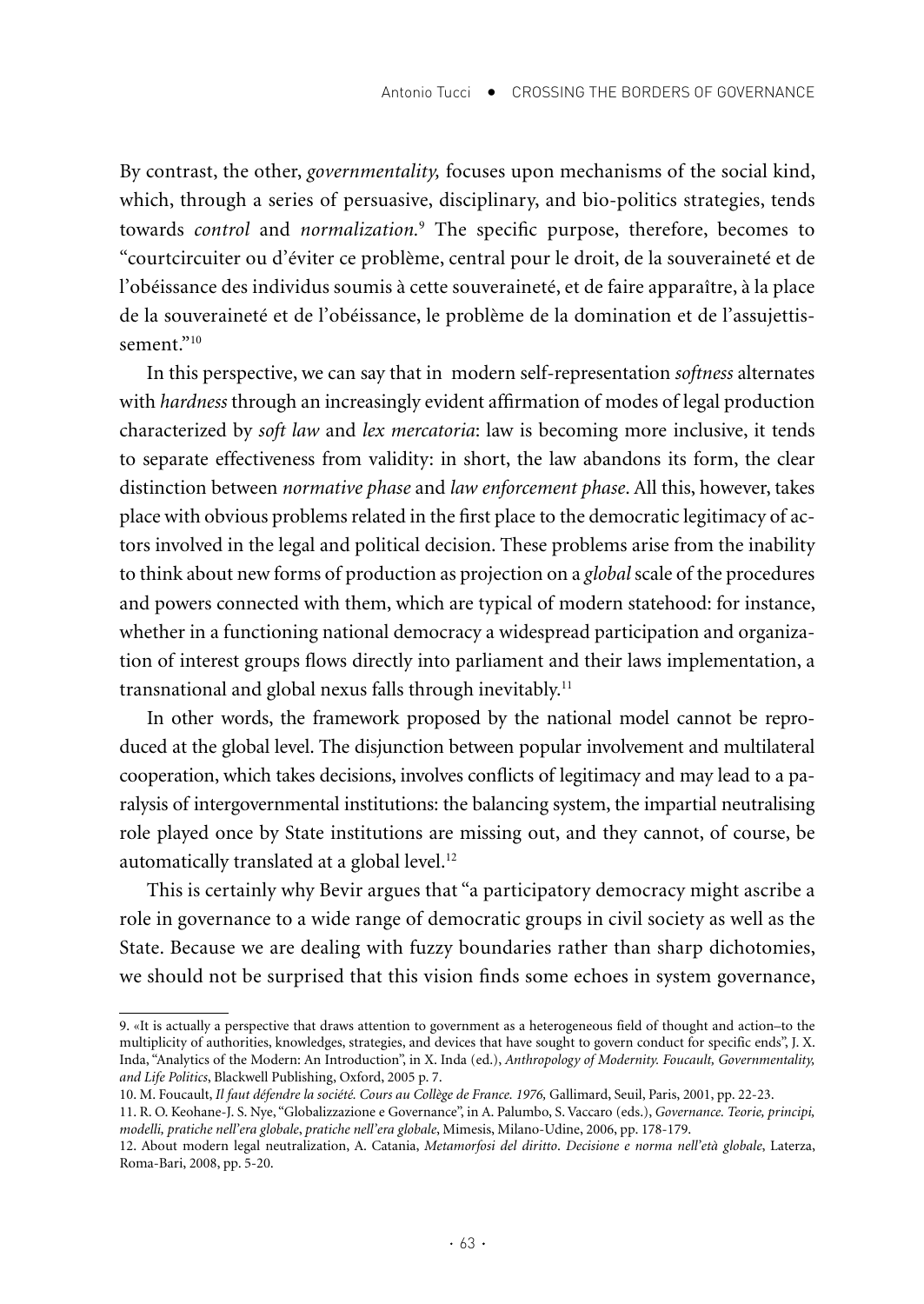notably in devolution programmes and the use of partnerships between the public sector and the voluntary and private sectors",<sup>13</sup> but this does not avoid, and does not exclude the assertion, often reactive, of fixed forms and rigid boundaries, which mark the global scenario, by reproducing regulation, control, and risk management devices to which we are increasingly submitted in governance systems. The activity of deconstruction involving the category of sovereignty is not accompanied, in fact, by the disappearance of borders; there is indeed a proliferation of borders, both material and symbolic, that ambivalently comes into being as an institution that separates and, at the same time, becomes a place of complex structured social and political relations, thus keeping together conflicts and mediations, divisions and connections, crossings and barriers together. "Borders regulate and structure the relations between capital, labour, law, subjects and political power even in instances where they are not lined by walls or other fortifications … the regulatory functions and symbolic power of the borders test the barrier between sovereignty and more flexible forms of global governance."14 In other words, it is about putting into question the issue of territorial boundaries in modern spatiality, re-directing it to a concrete *disaggregation* of boundaries.15 It is no coincidence that today, upon a necessary redefinition of the concept of *boundary,* key parameter of the law and modern politics, have been focussing studies of great interest, which unhinge the traditional coincidence of the border with the images of *wall* and *exclusion* (correlative to national inclusion), to offer an image of a *possible connection and intersection* beyond the geopolitical boundaries tracked by international law and institutions to which it refers.16

#### **Bordering/De-bordering**

This ambivalence of boundaries – that goes beyond their interpretation as safety devices, through which we build techniques and strategies of political and geographical exclusion<sup>17</sup> – has been widely discussed in the *Borders studies*, which reveal how the

<sup>13.</sup> M. Bevir, "Democratic Governance: Systems and Radical Perspectives", in *Public Administration Review*, 3, 2006, p. 433. 14. S. Mezzadra, B. Neilson, *Border as Method*, Duke University Press, Durham and London, 2013, p. 8.

<sup>15.</sup> S. Sassen, *A Sociology of Globalization*, W. W. Norton & Company, New York, 2007.

<sup>16.</sup> For studies on the classic paradigm of the border, see D. Newman, "The lines that continue to separate us: Borders in our borderless world", in *Progress in Human Geography*, 2, 2006, pp. 186-207.

<sup>17.</sup> About the border as a security device, see T. Basaran, "Security, Law, Borders: Spaces of Exclusion", in *International Political Sociology*", 2, 2008 and P. Zanini, *Significati del confine. I limiti naturali, storici, mentali*, Bruno Mondadori, Milano, 1997. Amongst the classical works by M. Davis, see at least, *City of Quartz: Excavating the Future in Los Angeles*, Verso, New York and London, 1990.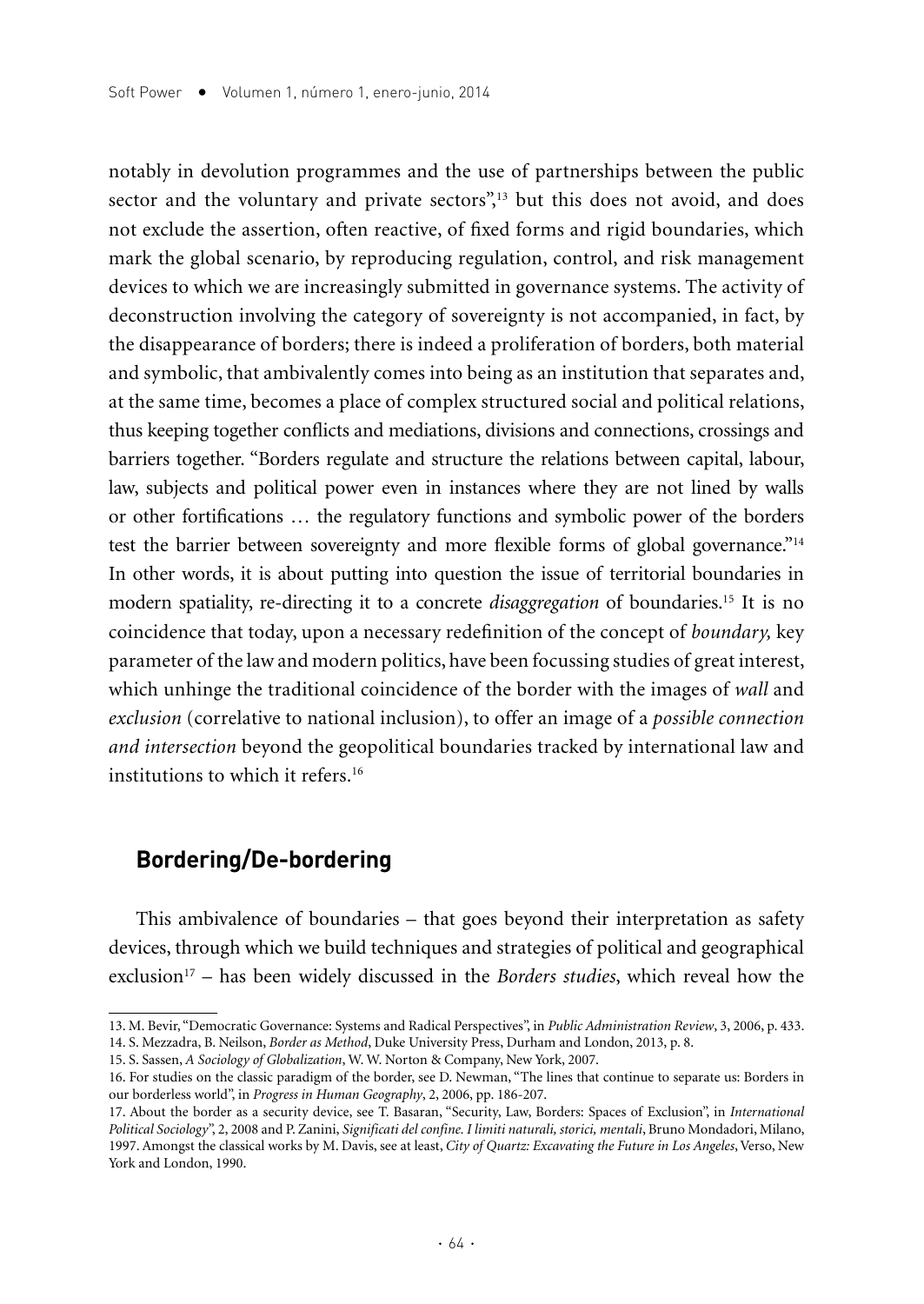contemporary world is witnessing processes of de-bordering that however, do not imply forms of erosion of the border, but its complex reorganization around different control priorities: strengthening of the borders, delimitation of spaces paradoxically overlapping with their own crisis.18 Wendy Brown, for instance, moves right from this double track where the global phenomena extricate themselves: "What we have come to call a globalized world harbors fundamental tensions between opening and barricading, fusion and partition, erasure and reinscription. These tensions materialize as increasingly liberalized borders, on the one hand, and the devolution of unprecedented funds, energies, and technologies to border fortification, on the other."19

In this way *walls,* by confirming a typical logic of governance, characterize themselves as devices to guarantee, alongside with freedom and security, risk management security policies, which often result into forms of national identity protectionism thereby confirming a state sovereignty that in each case is able to resist to change. Indeed, it is precisely through the construction of *walls*, the definition of marked boundaries, which the State "may look like hypersovereignty, but is actually often compensating for its loss. Lacking sovereign supremacy and majesty, yet invoking sovereign prerogative and guile, post-sovereign States become peculiar new kinds of international actors."20

It is quite interesting to note that when it comes to rethinking contemporary political-legal spatiality, Saskia Sassen defines the border as a productive place of sense, a sign by which we can delineate processes of localization and delocalisation of the new global dynamics and she argues that we are witnessing the creation of specific boundaries to contain and regulate emerging, often strategic flows which violate the traditional national boundaries, as in the case of the new regimes of international agreements and organizations (NAFTA, GATT, WTO) that promote circulation of highly skilled professionals whose movements are governed by a law that goes beyond the specific migration regimes of States, or even, as in the case of the economic position of a site in a global network of "boundaries", for which reason global economy appears as consisting of a series of specialized or partial circuits, as well as economic, multiple often overlapping spaces, precisely where the demarcation lines are becoming flexible, ambivalent, but never disappear despite the pressures of governance.<sup>21</sup>

<sup>18.</sup> P. Andreas, "Redrawing the Line. Borders and Security in the Twenty-first Century", in *International Security*, 2, 2003, pp. 78-111.

<sup>19.</sup> W. Brown, *Walled State, Waning Sovereignty*, Zone Books, New York, 2010, pp. 9-10.

<sup>20.</sup> Ibid., p. 59.

<sup>21.</sup> S. Sassen, *A Sociology of Globalization*, pp. 217-221.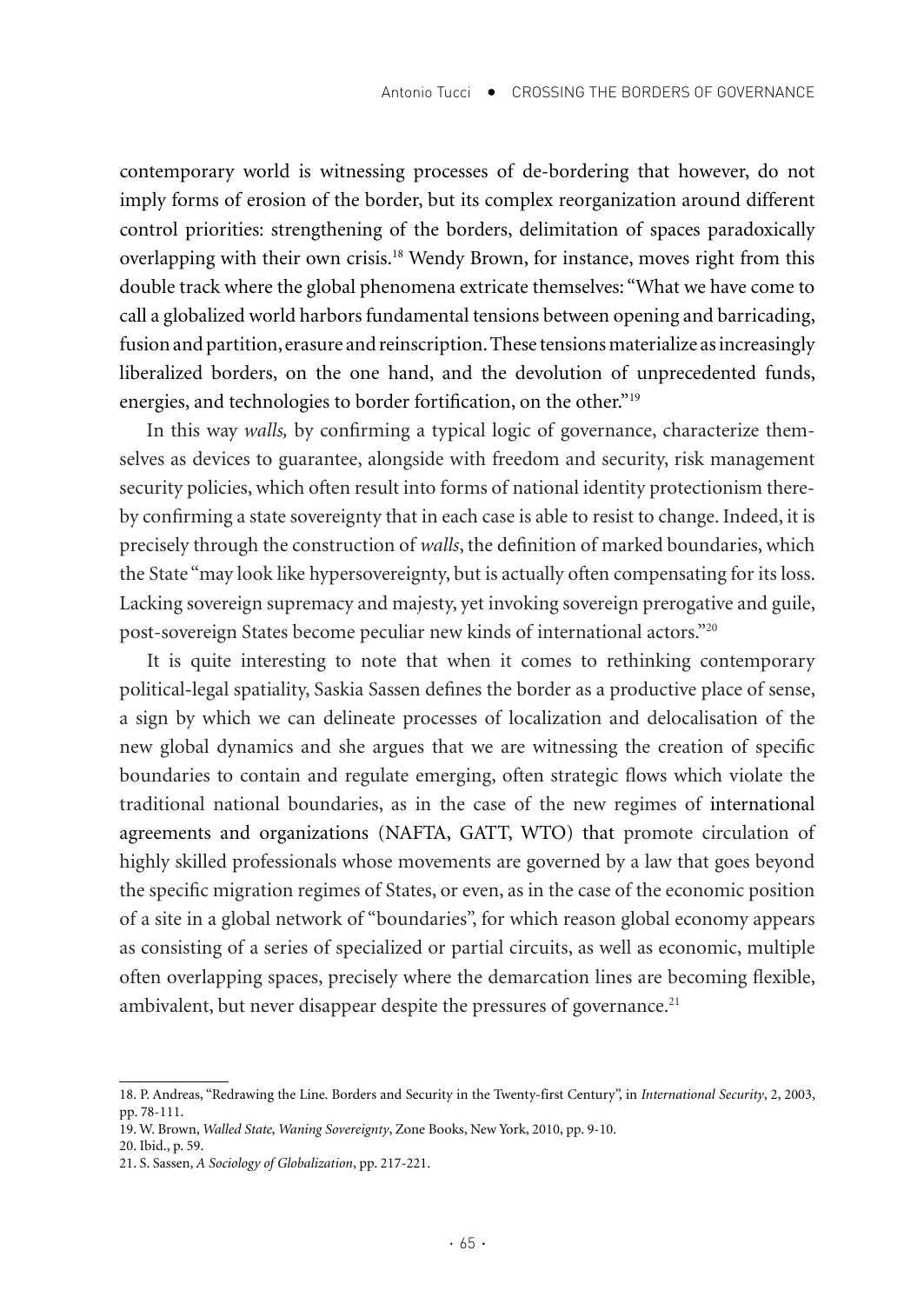We can assert that *border* – one of the theoretical constructs of the legal and political modernity, as it sets the criteria of validity and effectiveness in a self-organizing meaningful legal system – is only apparently getting void or waning. *Reality* and *concreteness* of the national, international and transactional space draw boundaries which are crossing over the old still robust borders, yet they remain a pivotal dimension of governmentality that becomes in some way more evident in the global and seemingly unlimited range of its target.<sup>22</sup> The myth and ideology that had been built around the country and the border, using the concept of an exclusive and excluding sovereignty, is surely declining as it stands as an artificial political mapping, and while is still there, it obviously cannot alone explain the meaning of power relations in the new forms of "*zoning*" and the new criteria of separation and delimitation of populations.

Even Sassen looks at *territoriality* – along with authority and rights – as a constitutive feature of the definition of the political and legal system. Law and politics, of course, in the global *assemblages* assume new *configurations* in presence of an incalculable variety of spatial-temporal characteristics – and therefore irreducible to system. Central categories to legal and political tradition, rather than being *dismissed* are challenged in the full sense of their meanings and relocated into in-formal synthesis of continuity and interruptions between *national* and *global,* universal and particular, between mobility and stability. Only incidentally, the concept of "*assemblage"* adopted by Sassen refers to specific national and global components that are assembled into new types of institutionalised entities; these are neither national nor global and manifest a variety of spatial-temporal features: the spatiality/temporality dimension of globalisation contains itself dynamics of mobility and fixity.23 In other words, those *assemblages,* in a ceaseless dialectic deprived of synthesis, presuppose and, at the same time, imply further disassembling through a series of "specific" and "complex" interactions. This oscillating movement calls into question the issue of territorial boundaries of modern spatiality in the direction of a concrete *disaggregation* of the border, which implies the need for a redefinition of the concept and of its coincidence with the image of the *wall* and *exclusion.*

The key concept of *denationalization<sup>24</sup>* opens up to dynamic relations between national and global level, highlighting incomplete, imperfect, provisional, reviewable

<sup>22.</sup> J. Ferguson-A. Gupta, "Spatialing States: Toward an Etnography of Neoliberal Governmentality", in J. X. Inda (ed.), *Anthropology of Modernity,* in which authors develop the idea of "an emerging system of transnational governmentality", p. 115.

<sup>23.</sup> S. Sassen, *Territory, Authority, Rights: From Medieval to Global Assemblages*, Princeton University Press, Princeton, 2006, pp. 406-414.

<sup>24.</sup> S. Sassen, "Denationalization or globalization?", in *Review of International Political Economy*, 1, 2003, pp. 1-22.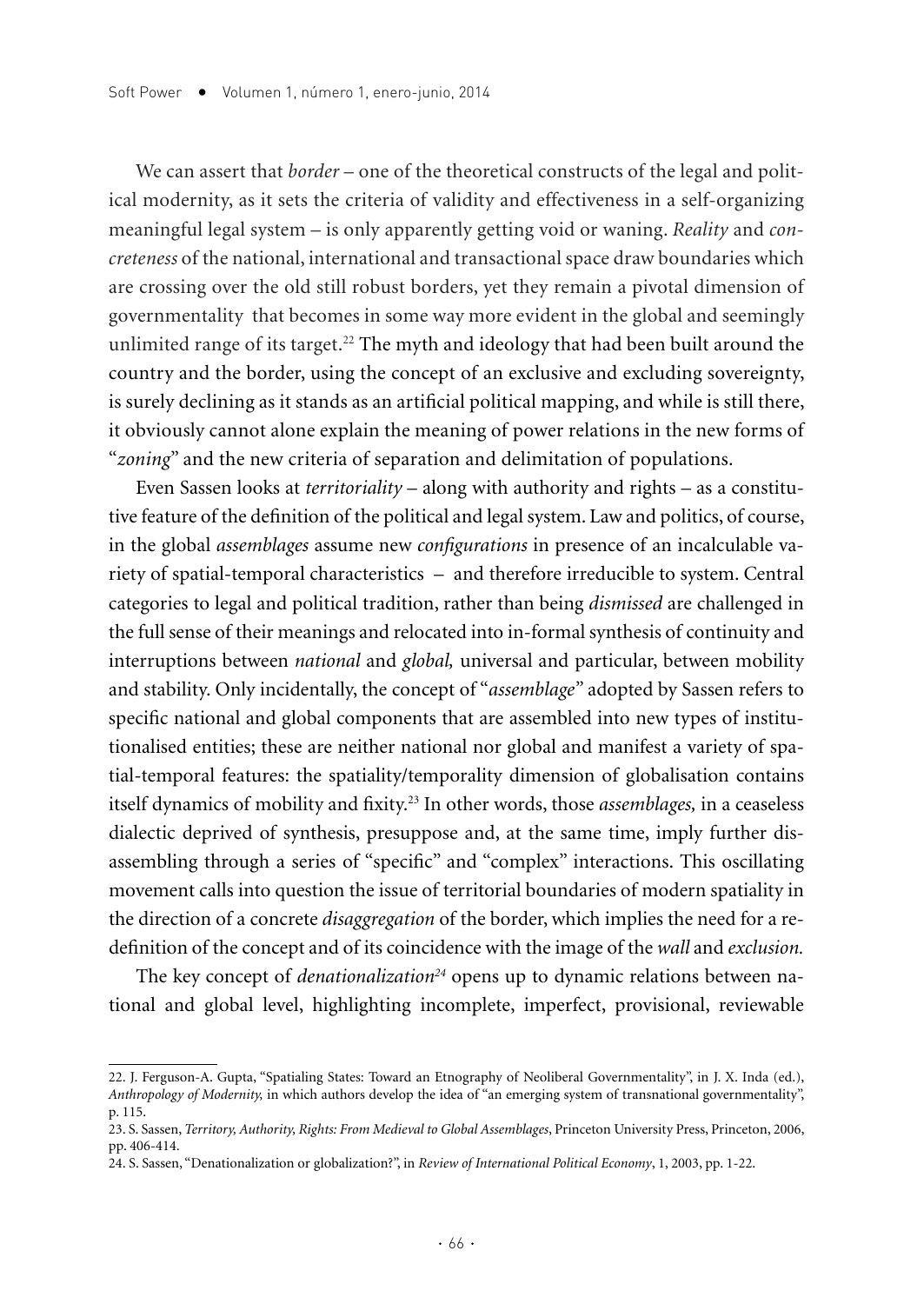forms of confined and differentiated spaces; they do not coincide, or rarely they do, with the ancient geo-political partition. The global *assemblages* seem, therefore, to confirm the dominant rationality: territory is a legal space that is no longer organized in a pyramidal way but it has been inserted into a generally *horizontal reticular organization*, though persistently *unequal* and *asymmetrical*. As a result, these sociological-juridical investigations, while not denying the epochal even radical changes, do challenge any depictions of the State as "withering" or "retreating". For instance, the persistence of the State is evident in jurist Francesco Galgano's statements; he argues that "It is true that the political initiative of the States has given rise to the well known worldwide economy government organizations, such as the International Monetary Fund, the World Trade Organization, the World Bank Group, the World Health Organization and many others. Owing to these entities, according to a recurring formula, States shall cease to be *uti singuli* sovereign, in order to remain *uti soci* sovereign. However, it is equally true that these organizations, the so-called Governmental Organisations, are no longer able to operate as true and effective supranational organizations; rather, they have proved to perform as means for implementing policies centered by States from time to time».<sup>25</sup>

### **An adapting law**

Following what it has been reasoned so far, we can argue that in the *processes of global governance* traditional universal categories place themselves in some sort of continuity/ discontinuity in contrast to the previous structures. Universals become *concrete* if you will, by abandoning the status of transcendence and pure logical statement, to be defined by actual practices of power relations. They therefore must endure relevant semantics twisting since they survive, taking on new outfits, the same contexts that had produced them. *Forms* do change, or rather, they *adapt* to new contexts which with great difficulties deal with the issue of order, unity, certainty and predictability: essential features of the formalistic sovereignist tradition centered on the repressive nature of the law.

Everything dissolves into a series of representations that are generated by the multiplicity of facets through which we can understand the otherwise unintelligible network of governance, thus revealing the impossibility of representing a complex and articulated reality solely by pre-established forms. It is therefore required a change of perspective that

<sup>25.</sup> F. Galgano, *La globalizzazione nello specchio del diritto*, Il Mulino, Bologna, 2005, p. 85.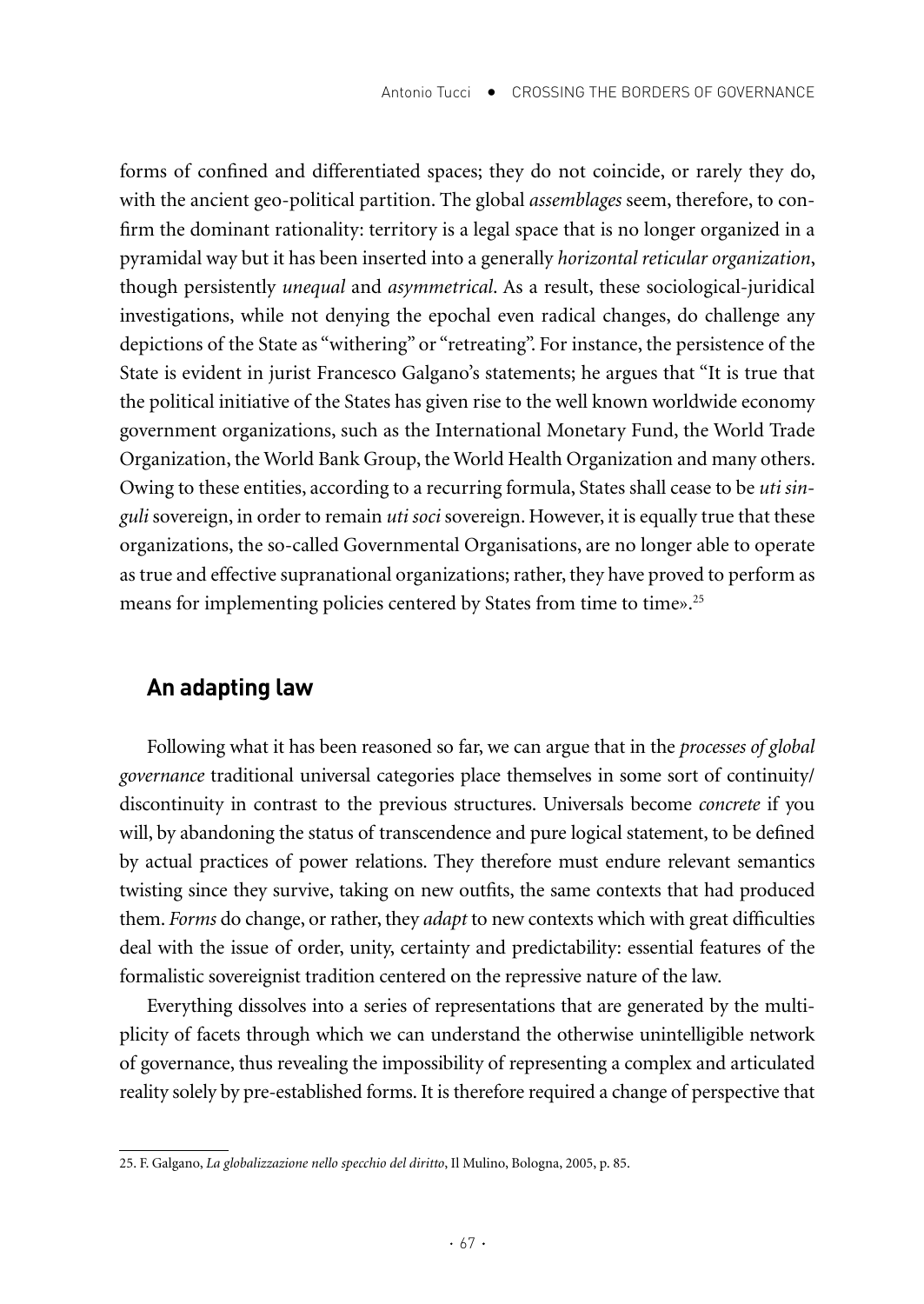enables us to rethink the whole concept in the first place and the relation between *law/ norm*, and *normativity/normalization*. The *form* that modern constructivism represented as defined and coherent, but primarily transcending the empirical reality it was supposed to order takes the form of the *mode-of-life,* and becomes flexible and adherent to the contexts from which it emerges and to which it adapts, changing and adjusting them in turn.

This complexity of forms drives the political-legal theory to question whether or not decision-making processes can become immanent; this has more and more to do with the *pluralisation* and *heterogeneity* of the power centers, and the issue about *order* and *security* increasingly experienced in an dramatized way, and consequently, the problem of the use of force: issues which can be summarized into an obvious emergency of the factual and practical moment of the law. A vision of a world governed by a network of *bordless relations* and struggle would be too easy and irenic: it is important to recognize that the ability to cross governmental boundaries and create new ones finds moments of interruption and dispute – or even concrete conflict – where an undeniable presence of sovereign powers does exist, exercising coercion on migration flows and preventing their movement, or otherwise allowing the same conflict to be resolved legally. That conceptual claim of sovereignty to consider the political unity as a condition of possibility of the law is no longer maintainable: governmentality produces through its action movable *zones* of unity and coherence which can generate rules, though through a material and concrete, as well as temporary *negotiation of the forces*. The denationalized and transnational character of the economy, culture, politics, and therefore of social powers, on the other hand shows that there still are phenomena which the sovereign scheme allows us to identify, thereby confirming the *principle of compatibility of rationalities*.

It is about an overlap – a circle of "sovereignty-discipline-government" – that leads Aihwa Ong, in a work of critical deconstruction of sovereignty, to use what in the traditional lexicon would be an oxymoron: "*graduated sovereignty*".

Due to global capitalism – following vectors originating from external bodies of the State, but compromised with them – the national space, far from any final waning is re-articulated at multiple levels that are intertwined in a way that is neither hierarchical nor pyramidal. A same *sovereign space* is divided into special *zones* (according to specific government technologies of zoning $26$ ) which redefine their boundaries leaving

<sup>26.</sup> A. Ong, *Neoliberalism as Exception: Mutations in Citizenship and Sovereignty*, Duke University Press, Durham-London, 2006, in particular pp. 75-120; see also A. Ong, *Flexible Citizenship: the Cultural Logic of Transnationality*, Duke University Press, Durham-London, 1999.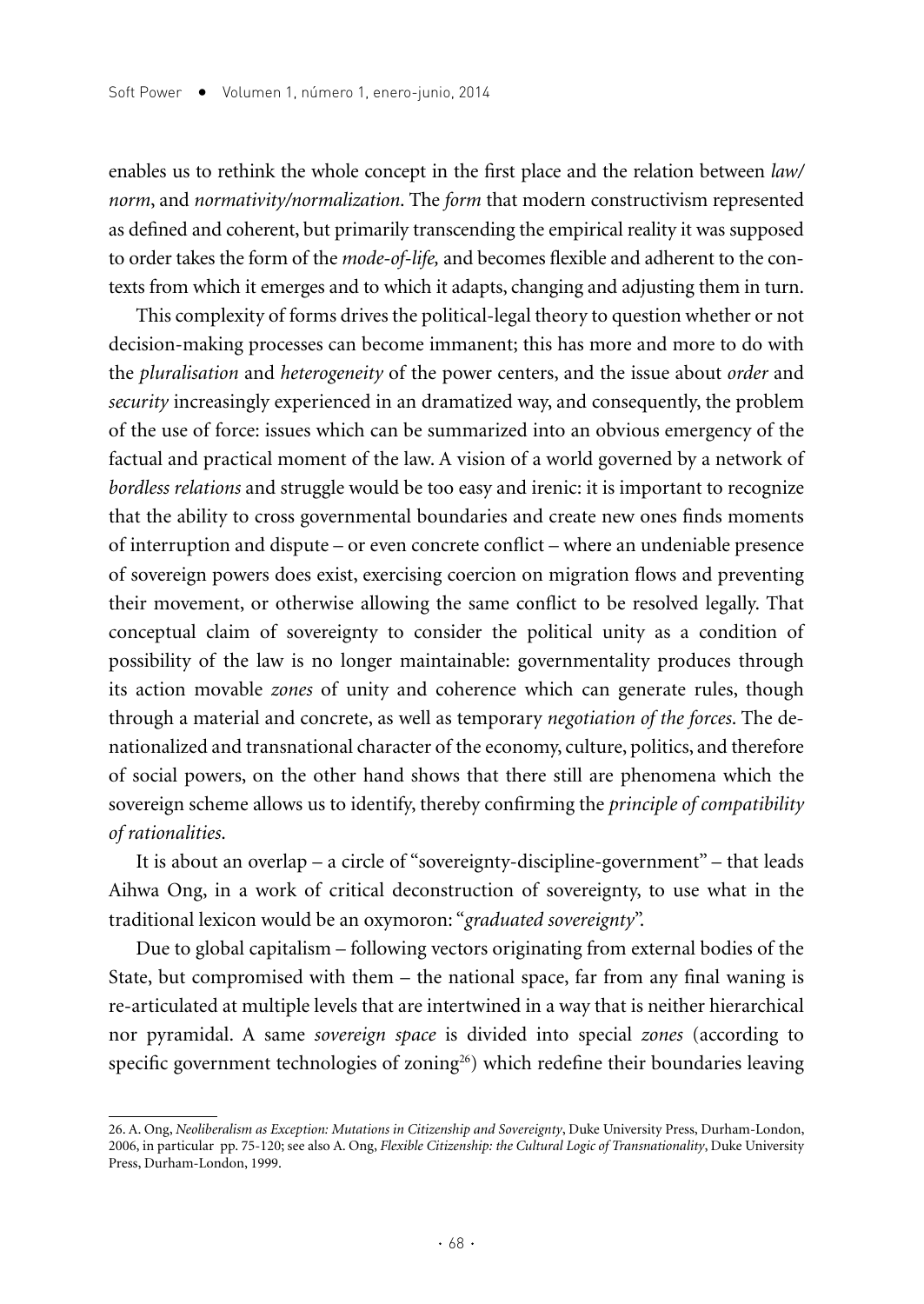them porous, flexible, but still separated and regulated differently, thereby drawing an unprecedented mode of both sovereignty and citizenship. The logics reshaping different zones are numerous, from *ethnicity* and *gender* to the more often prevailing of *profit*: access to labor market, taxation systems, health and safety standards, industrial relations, environmental policy, driven by the logic of the market, do vary adapting to contexts. The coordination of policies and regulatory actions with their interests differently organized from time to time leads to a fragmentation of the national space in non-contiguous areas, promoting differentiated regulations about populations. The effect that these *assemblages* produce locally will then reverberate globally: *graduated sovereignties* in fact do not respect boundaries, but may cross them arbitrarily, and erect new or even old ones, giving rise to *transnational networks.*

This is thus a new approach to sovereignty that starts by affirming practices of "*reterritorialisation*" according to legal rules and heterogeneous, seemingly incompatible, government techniques. So, *control* and *regulation* refer to practices and government techniques, in which there are strategies of resistance and counter-conduct, thus confirming the *inclusive/selective* nature of governmental rationality. Rather than in the West, this logic of course is better highlighted in the complex articulation of politicallegal constellations of the southern-eastern Asian countries where neo-liberalism presents itself in the guise of *exception* and *exemption* from full legality: a logic indeed that fits also to the more particular and partial, targeted, specific and no longer general abstract interventions in the western countries. Here, administrative controls, citizenship, territoriality – once coalesced in the sovereign state – are dismembered, bringing out real sovereignties by intersection.

In the twentieth century legal theory lexicon, this process can be translated as the legal-formal positivism crisis, the normative and legal system-based conceptions, with the consequent affirmation of institutionalist organizational government conceptions which undermine the theoretical construct that had underlined the classical institutionalist theories: a formalistic and sovereign simplification in fact – we now may argue with no hesitation – cannot be exhaustive of all the phenomena we are now facing: these come into being through an endless dialectic between a reductive moment for unity and concentration, and a centrifugal, pluralistic, aggregating participation and power management moment.

The same form of *institution,* full of positivity and practicality loses its etymological connotation that had characterized it as a regulatory device capable of steadily regulating social relationships through a set of norms, values, stable and unreflective practices.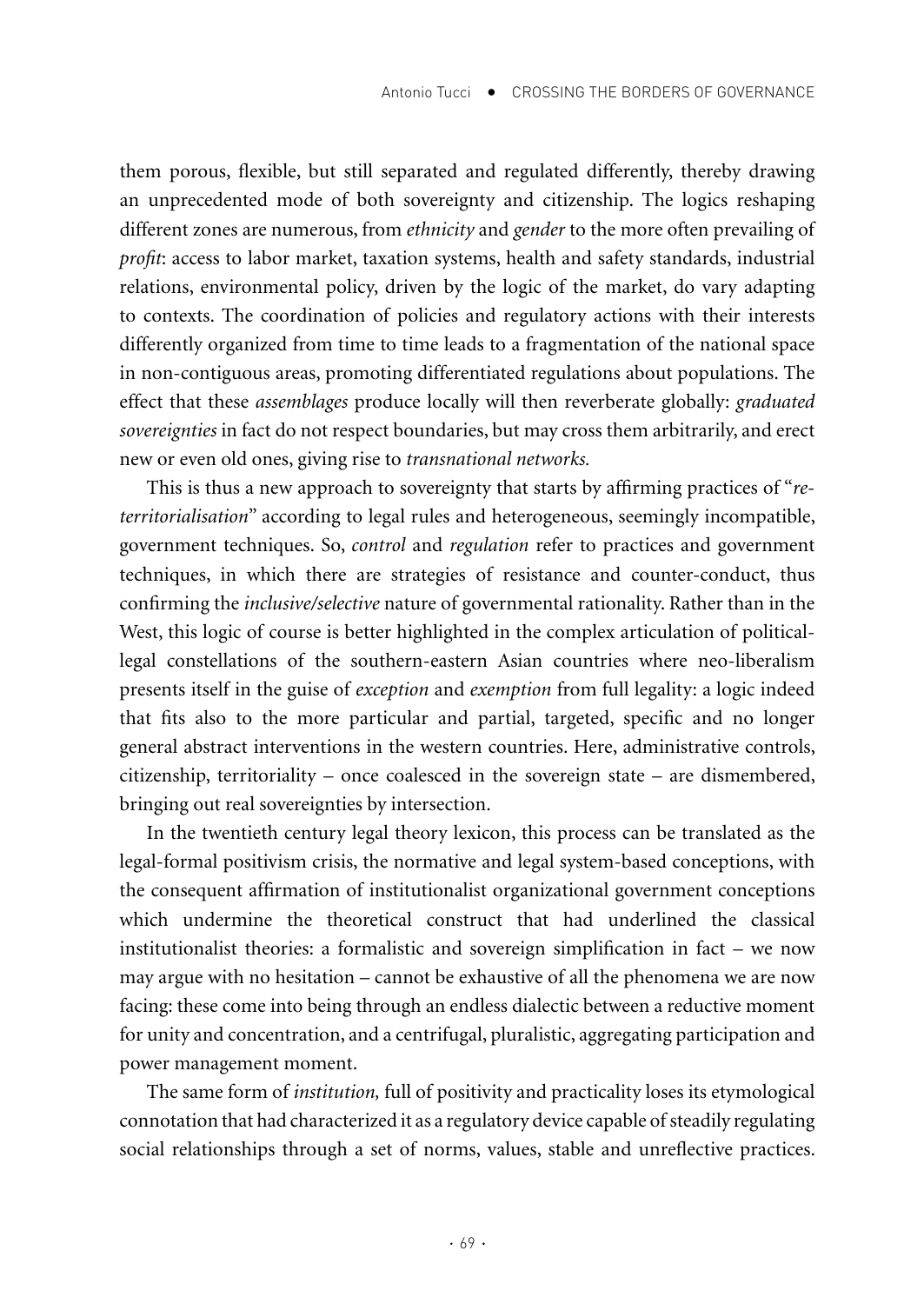Institutions today – while still maintaining the concrete positivity of complex devices – take on an extraordinary flexibility and elasticity, thus supporting the rhythm of an unprecedented transformation. Institutions are to give up much of their normative and coercive force, increasingly showing their factual immanent genesis, as they lose that connotation once referred to the universal and general model about associates' behavior. This normative weakness, however, refers from a strictly legal standpoint to the not simple and never definitively solved question over the *proliferation and pluralization of legal systems*. One thing is for sure: such institutions testify the impossibility to confine the analysis to the *nexus* order/legal system and so, they undermine its traditional hierarchical pyramidal connotation. *Normativity* is as technical as formal, as factual as well as immanent, and once again it calls into question that governmental biopolitical attitude of self-regulation which originally was critically compared with the sovereign and abstract government, by opposing to it the need to be *"less governed*", of the *laissez faire. Governmentality* does not refer to government *over* lives; it is about *governing lives,* and therefore it corresponds to an incremental, productive logic which coexists with the repressive/sanctioning nature of modern law.27

Therefore, it is about modalities of the law which work in the name of that immanent and factual (horizontal) normativity, and highlight the connotation of the same standards in terms of power and practice, rather than in terms of obligations and sanctions, according to which the distinction between *lawful a*nd *unlawful* is remarkable. Participatory, so to speak, forms of law come into being; they express forms of *agency* which jettison *normativity* in the strict sense to unleash construction and decision-making processes from below.

Coercive practices, therefore, while persisting at nodal points where the same sovereignty still operates to control space and boundaries in the name of safety and security – give way to mediation and negotiation.<sup>28</sup> Such a shift in accent of the general system does not put an end to those practices of *resistance* prompted by forms of self-government and self-regulation that substantiate neo-liberal freedom: on the one hand, resistances hardly ever manifest themselves in the classic and modern form of antagonism, which leads to the typically coercive and sanctioning nature of these reactions, and to a more precise identification of the contenders in the conflict. On the other, they bring about practices that interpret *resistance* in terms of *subtraction to* 

<sup>27.</sup> L. Bazzicalupo, *Biopolitica. Una mappa concettuale*, Carocci, Roma, 2010.

<sup>28.</sup> From a different perspective, R. Ellickson, *Order without Law: How Neighbours Settle Disputes,* Harvard University Press, Cambridge (Mass.) and London, 1991, in which the Author puts in perspective, well beyond the arguments of this essay, the imbalanced role of the law in favor of people's attitude to mediation and private negotiation.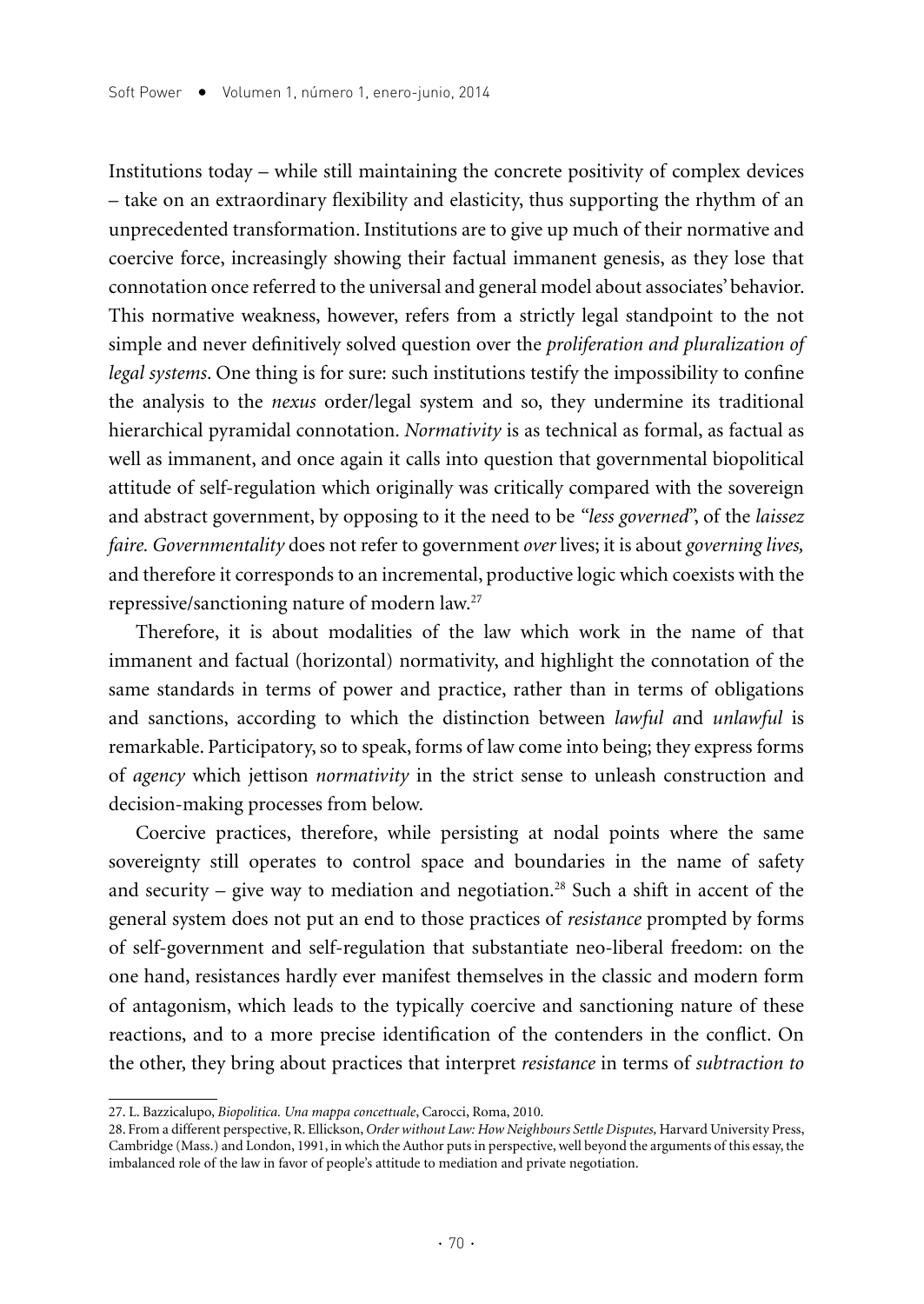*governance arrangements*; as some sort of *power repositioning* in the gaps left unfettered by the *molar* regulation as well as an attempt to elude the law.

Government techniques, in other words, do not rule out anyone in principle; rather they do include selectively according to criteria which may vary depending on the purposes for which the government action has been programmed. Obedience and good conduct are therefore, effects of *subjectivation* processes which can generate *submission* by *subjectivising,* addressing and steering their energies towards a compliant selfgovernment. The issue about *rights* and *identities* results into forms of *aggregation* of individuals into groups (or *populations*) that share similar governmental features, and potentially capable of self-government. Surely, these implications of forms of discipline and control together with techniques of promptness and development can generate even more resistance and therefore, they define individuals and groups through deviations and differences that they know how to practice. The persistence of *citizenship* forms but also *identity* takes up a strategic profile, as if they were consolidated instruments to achieve concrete specific purposes, devices to be used in the real negotiation and transaction. Rather than simply formally, *subjects* are thus defined in accordance with residual categories of modernity such as *identity* and *citizenship*, at the crossroad, the intersection and overlap of *subjectivising* techniques (particularly, legal-formal or, even ethnicity-identity-based ones) alongside with *subordination.* In this alternation, or rather, compatibility of forms of mediation and negotiation, resistance and counterconduct, lie *subjectivation processes* which go beyond and exploit the categories in which the sovereign paradigm has traditionally pigeonholed the *subject* (national, autonomous rights holder, subject, etc.) to place themselves in government strategies and struggle. Within these categories, *subjects* take on an ambivalent status, either as free or autonomous subjects, or they are submitted to dominant discursive practices which are modified and adapted to them time by time, according to their own particular forms of life.

It is thereby confirmed the relational, procedural, power-generative conception so central to Foucault's reflection that marks the coming away and repositioning from a purely top-down conception of power to a horizontal exception where individuals are both subject and vehicle of the same power:<sup>29</sup> "the disciplinary apparatus produces subjects, but as a consequence of that production, it brings into discourse the conditions for subverting that apparatus itself."30

<sup>29.</sup> M. Foucault, *Histoire de la sexualité, I. La volonté de savoir,* Gallimard, Paris, 1976.

<sup>30.</sup> J. Butler, *The Psychic Life of Power: Theories in Subjection*, Stanford University Press, Stanford (California), 1997, p. 100.